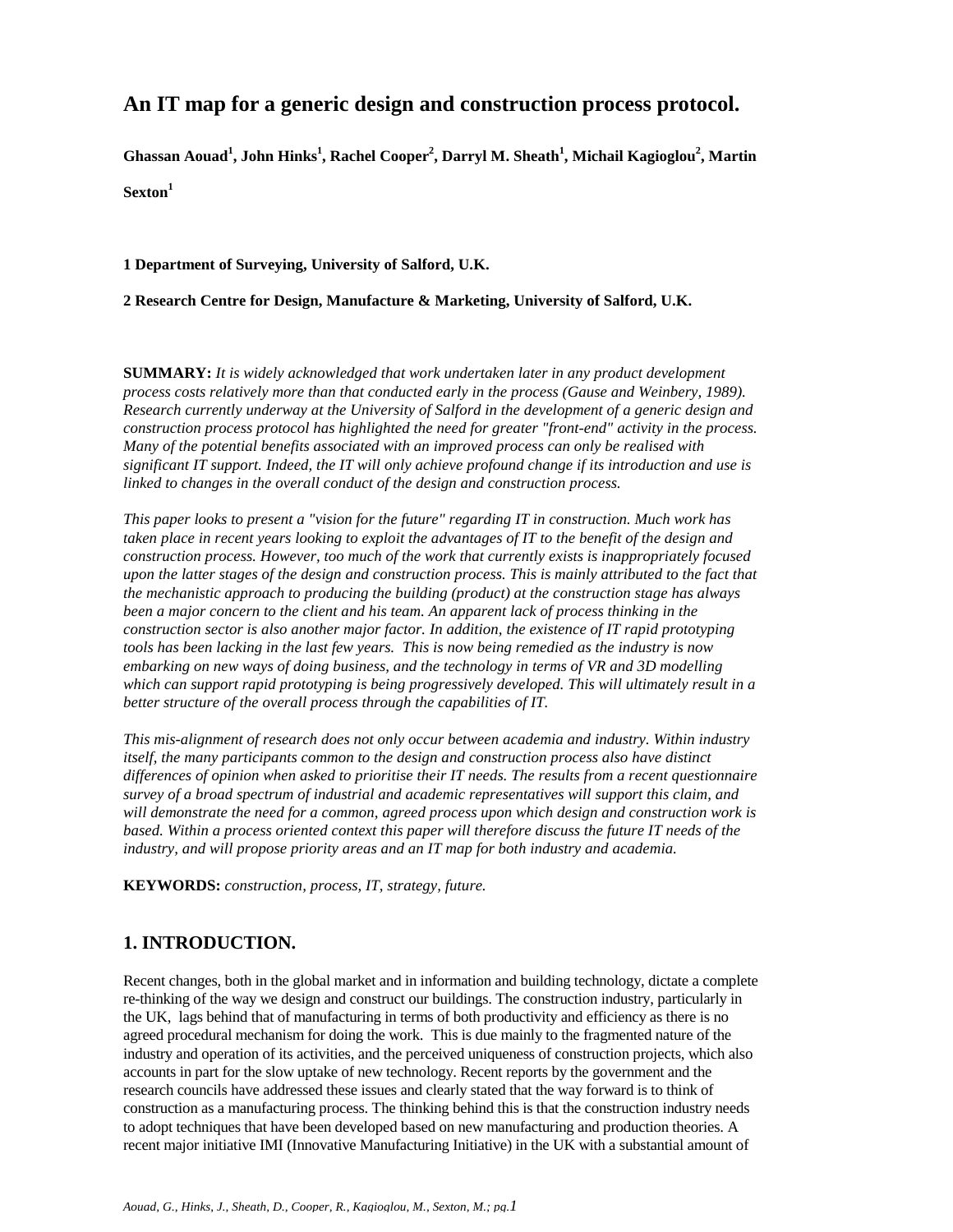funding has started in order to encourage the adoption and use of manufacturing principles by the construction industry. The project described in this paper is funded by the IMI.

IT will play a major role in developing and adopting new processes. However, to date IT has been used as a support tool rather than a driver. The process is driven by needs and requirements. IT can respond to some of these needs and requirements by providing feasible solutions. In this paper, a process map is presented first. This map is briefly described, and then an IT equivalent is presented. This IT map builds on a list of priority topics for construction IT research developed by one of the authors (Aouad et al, 1997).

## **2. THE PROCESS MAP.**

There have been major efforts, nationally and internationally, in defining process maps. These include BAA (BAA, 1994), Construct IT, British Telecommunications, RIBA (RIBA, 1980), CSIRO in Australia (Love, 1996), Sanvido in the USA (Sanvido, 1991, 1992). However, none of these process models has gained absolute recognition. This is mainly attributed to the fact that the change within the current process will be gradual and such recognition will occur over a long period of time. Perhaps absolute recognition will never occur.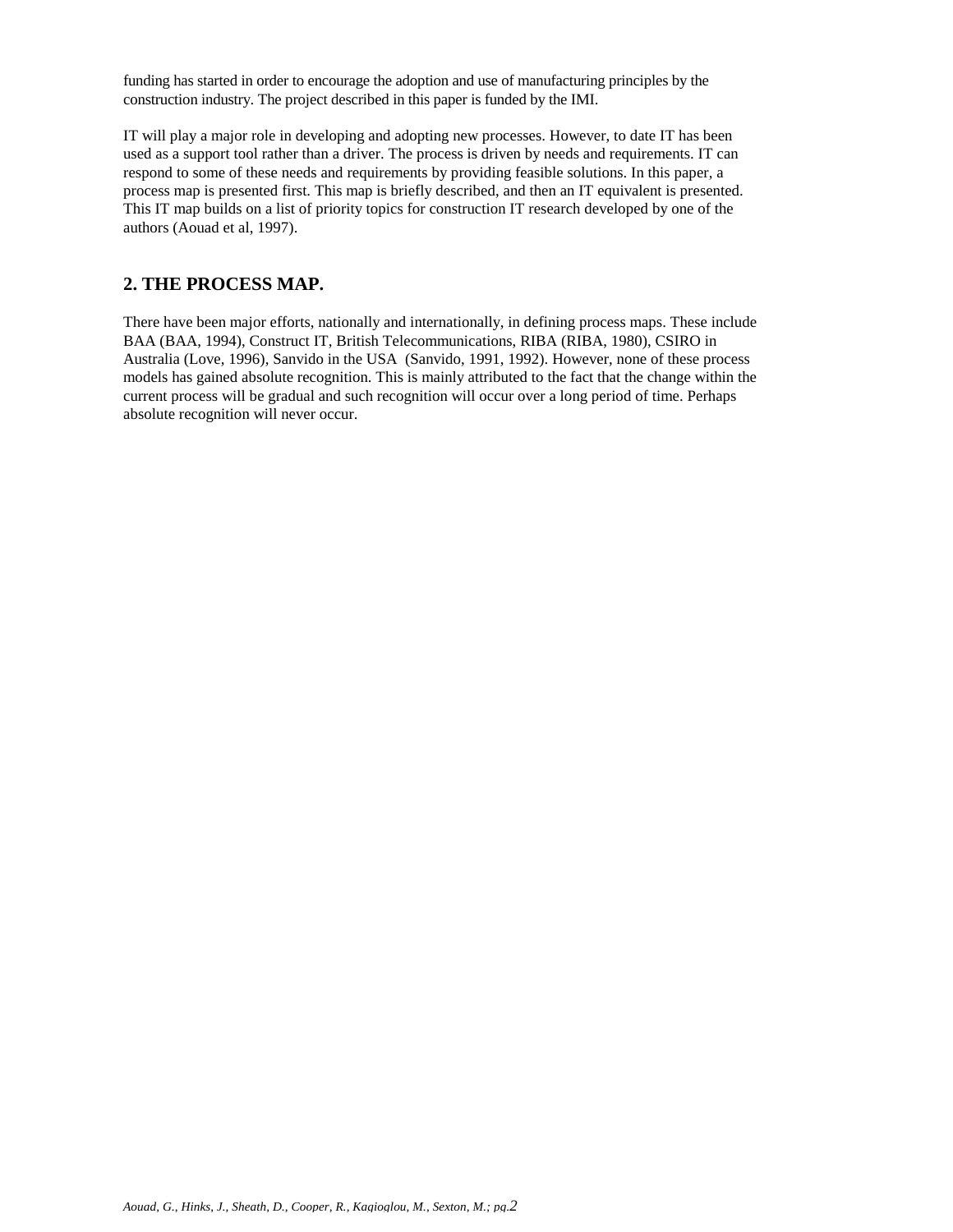### PROCESS *protocol*  (Draft Version 11/96)



 *Fig. 1: The generic design and construction process map*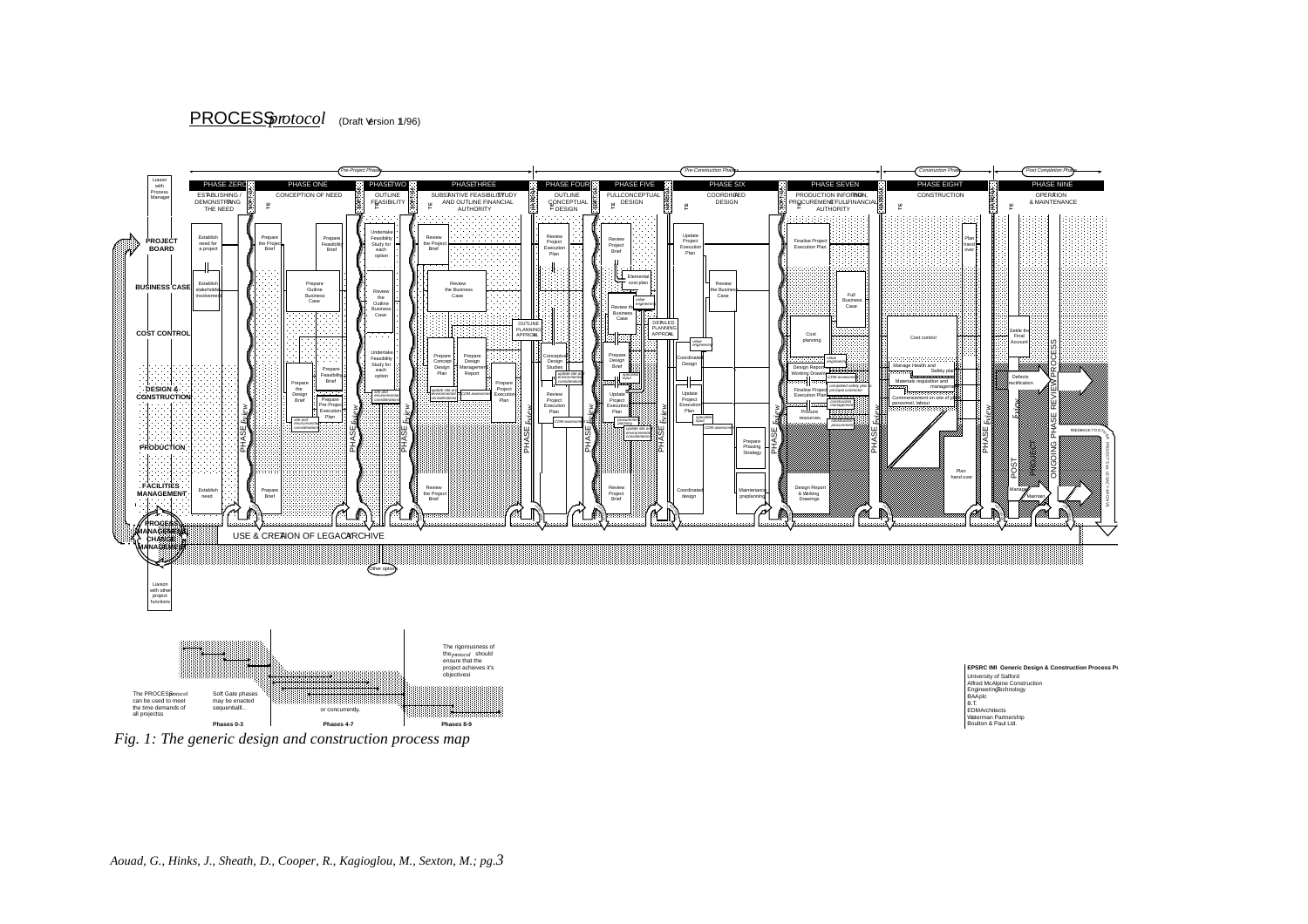This section briefly describes a re-engineered design and construction process model (Fig. 1) being developed at Salford in the UK, which covers those stages of construction projects, from feasibility to construction and operation (Sheath et al, 1996). This model is a process map which supports and encourages integration and proper co-ordination between the various participants or stakeholders of a construction project. The following are key features of this process map:

- the virtual company,
- emphasis on front end,
- design fixity,
- teamwork.
- communication,
- single contact point: project director/project board,
- change management,
- process management,
- process and project legacy archive, and finally
- soft and hard gates.

The virtual company concept involves getting all the stakeholders involved in a construction project to identify their objectives and interests. This helps at the requirements capture phase (Phases 0-1) ensuring that many of the major problems are solved through discussions and most of the requirements are identified by these various stakeholders. This will help in meeting the corporate virtual objectives and shared vision.

The generic design and construction process protocol has also highlighted the need for greater "front-end" activity in the process. Traditionally in the construction industry and unlike manufacturing, the emphasis is on the construction phase where contractual claims arise because of the unconstructable nature of design. The process map presented in this paper puts the argument that the emphasis on feasibility and design is of crucial importance. In manufacturing, this is the case and IT plays a great role in its rapid prototyping capabilities. The construction industry should also consider the rapid prototyping approach which can help solving most of the problems before construction begins. VR and 3D modelling tools provide the right medium for rapid prototyping purposes.

Design fixity involves the freezing of a certain phase with the agreement of the stockholders. For instance, the client can decide on fixing the design phase in order to avoid changes which may prove to be costly. Teamwork and communication are two major aspects of business process engineering. The process map promotes these two aspects through the concept of virtual company, which results in better relations between the project participants, and through IT-based communication. The single contact point, change and process manager ensures that the process is managed with some authority. Roles, rights, responsibilities are within the scope of the aforementioned concepts. The Legacy Archive ensures that best practice is captured and re-used. Finally, soft and hard gates ensure that major decisions are assessed and evaluated. The soft gate implies that decisions are approved conditionally. Hard gates indicate firm and final decisions regarding whether or not to proceed to the nest phase within the process. The overall process map is shown above. This process is described fully in another paper (Sheath et al, 1996).

The concepts outlined above, and central to the operation of the Process Protocol, are not unique to this "new way of working". Many of the existing studies, both within construction and manufacturing, acknowledge such concepts as teamwork, design fixity, and stage-gate systems (Cooper, 1995). However, if such concepts are to fulfil their ultimate potential, it would appear that this will only occur with the support of IT tools and techniques. The next section will describe an IT Map which has been developed in order to demonstrate the potential of the use of IT in this context.

## **3. THE I.T. MAP.**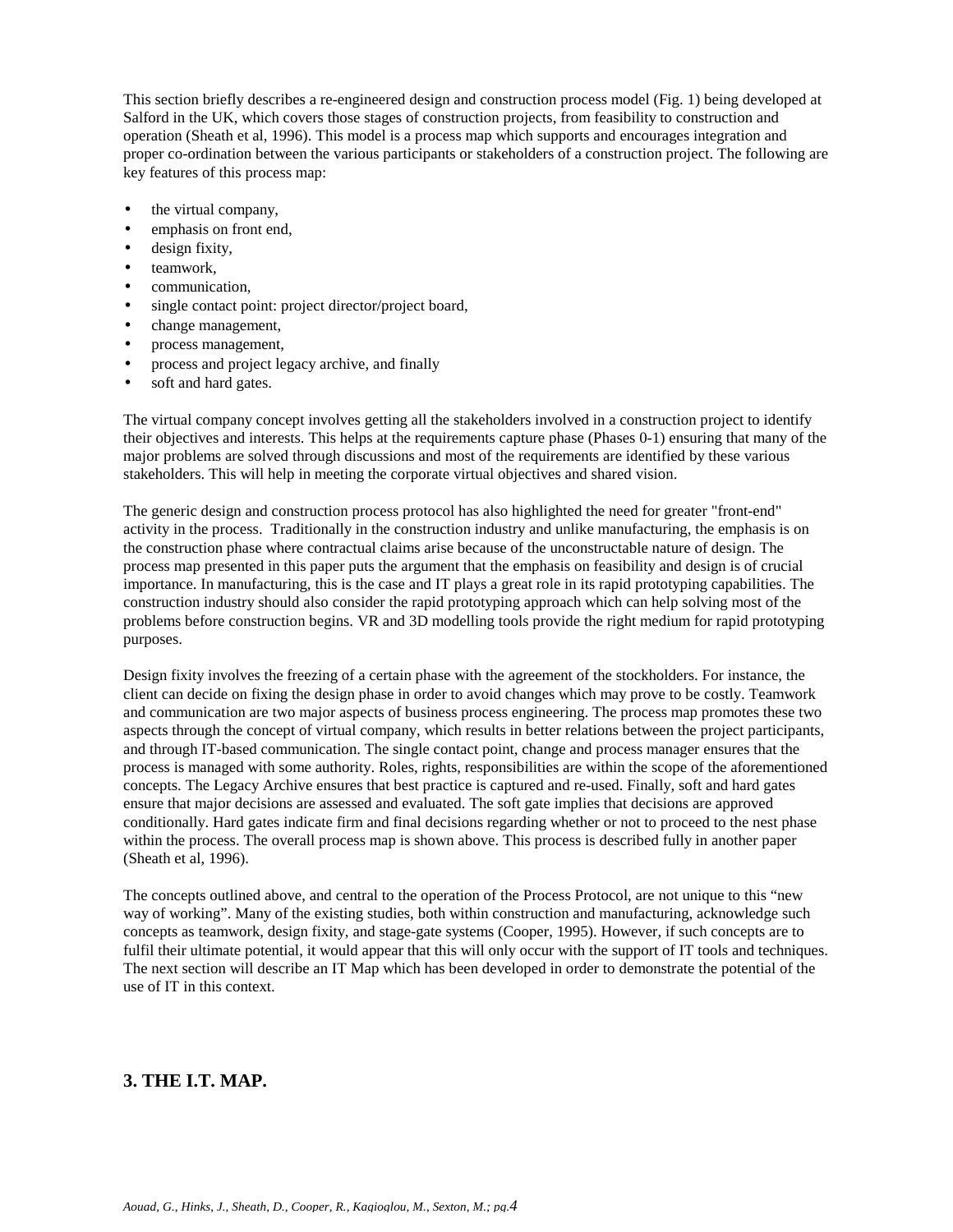The information requirements of the aforementioned reengineered processes need to be modelled. Technology can then be used to enhance integration and sharing of information. Technologies such as object oriented databases, virtual reality, expert systems, case-based reasoning, neural networks and traditional commercial packages can be used and integrated in order to illustrate these principles and to ensure that information can be shared between the various processes. This is a long term objective. This will allow the industry to realise the benefits which can be gained from coupling visualisation systems, knowledge based systems, and traditional commercial packages in support of the reengineered processes. In the long term, the client will have the ability to walk through the designed product using virtual reality based on information stored in the database. The quantity surveyor will be able to select the most appropriate procurement path using neural networks techniques, which are useful in handling un-structured information such as that of procurement. The designer will be able to select the most appropriate design using case-based reasoning involving cases where the fabrication processes were simplified. The project planner will be able to establish the project plan using a knowledge-based system coupled with project planning software. As these applications will be linked to an integrated database, this will ensure the integrity of information.

A large number of studies have been conducted by various researchers in order to highlight the benefits of using information technology in the construction industry (Betts, 1992; Brandon, 1993; Ibbs, 1986; Miyatake and Kangari, 1993; Nam and Tatum, 1992; O'Brien, 1991; Teicholz and Fisher, 1994; Tucker et al, 1994; Oliver, 1993; KPMG, 1993; IT2005, 1995). However, none of these studies tried to establish the priority topics for construction IT or establish an IT map. However, there have been major efforts in defining IT specifications and strategies for process maps. These include BAA, Construct IT, and IT2005. However, as the two aspects of process and IT are very much interlinked in a push/pull phenomena, it is expected that the development and adoption of IT maps will take a phenomenal amount of time.

A recent study at Salford has managed to identify the IT topics which will be of crucial importance to the industry in the next 10 years based on a questionnaire survey conducted in academia and industry. A total of 175 questionnaires were sent out into industry, of which 55 replied, a percentage return of 31.4%, which is almost a one-in-three return rate. The questionnaires were distributed in differing amounts to the three professions, and here is the return rate of each individual profession:

- Quantity Surveyors : 55 sent, 18 replies. Return rate = 33%;
- Contractors :  $80$  sent,  $20$  replies. Return rate =  $25\%$ ;
- Architects : 40 sent, 17 replies. Return rate  $= 42\%$

In addition, 33 questionnaire were sent to construction IT academics with 14 replies (return rate  $= 42\%$ ).

The results of the questionnaire clearly indicate that communications and networking will be a major topic over the next ten years. This will ultimately give the process some push resulting in some maturity in reaching a consistent, predictable and improved process. The findings of this study have helped in proposing an IT map which reflects the needs and requirements of both industry and academia.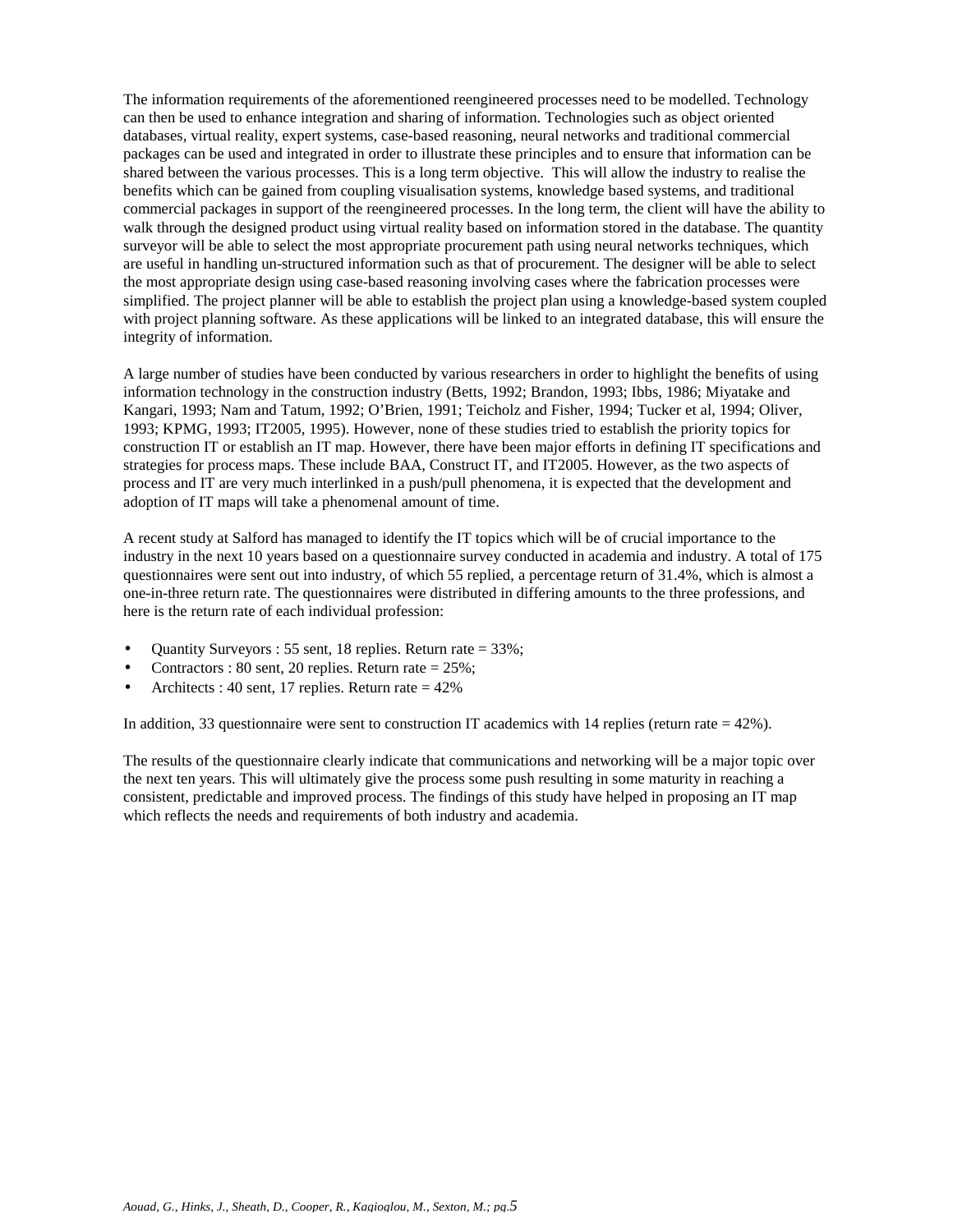| <b>O</b> COMMUNICATIONS / NETWORKING    | O <sub>C</sub> |
|-----------------------------------------|----------------|
| <b>@DATABASES</b>                       | €              |
| <b>© COMPUTER-AIDED ESTIMATING</b>      |                |
| <b>O COMPUTER-AIDED DESIGN</b>          |                |
| <b>O DATA INPUT TECHNOLOGY</b>          |                |
| <b>O</b> Integration                    |                |
| <b>O</b> Strategic planning             |                |
| <b>8</b> Multi-media                    |                |
| <b>O</b> Geographic Information Systems |                |
| <b>Computer-aided planning</b>          | ⊕              |
| 11 Simulation                           |                |
| 12 Artificial intelligence              |                |
| 13 Virtual reality                      |                |
| 14 CASE tools                           |                |
| 15 Neural networks                      |                |
| 16 Robotics                             |                |

# Contractors

| <b>O COMMUNICATIONS / NETWORKING</b>    |
|-----------------------------------------|
| <b>@ COMPUTER-AIDED PLANNING</b>        |
| <b>O STRATEGIC PLANNING</b>             |
| O DATABASES                             |
| <b>O</b> INTEGRATION                    |
| <b>O</b> Computer-aided estimating      |
| O Computer-aided design                 |
| <b>O</b> Data Input technology          |
| <b>O</b> Multi-media                    |
| <b>© Geographic Information Systems</b> |
| 11 Simulation                           |
| 12 Virtual reality                      |
| 13 Artificial intelligence              |
| 14 CASE tools                           |
| 15 Neural networks                      |
| 16 Robotics                             |
|                                         |

| <b>O COMMUNICATIONS / NETWORKING</b> |
|--------------------------------------|
| <b>@</b> = COMPUTER-AIDED DESIGN     |
| $\odot$ DATABASES                    |
| <b>O INTEGRATION</b>                 |
| <b>O</b> VIRTUAL REALITY             |
| <b>O</b> Computer-aided planning     |
| <b>2</b> = Data input technology     |
| $\odot$ = Strategic planning         |
| <sup>O</sup> Simulation              |
| <b>Computer-aided estimating</b>     |
| 11 Multi-media                       |
| 12= Artificial intelligence          |
| 12= Geographic Information Systems   |
| 14 CASE tools                        |
| 15 Robotics                          |
| 16 Neural networks                   |

# A rchitects A cadem ics

| <b>O COMMUNICATIONS / NETWORKING</b> |
|--------------------------------------|
| <b>@ COMPUTER-AIDED PLANNING</b>     |
| <b>O COMPUTER-AIDED DESIGN</b>       |
| <b>O</b> DATABASES                   |
| <b>O DATA INPUT TECHNOLOGY</b>       |
| <b>O</b> Computer-aided estimating   |
| <b>8</b> Simulation                  |
| <b>8</b> Multi-media                 |
| <b>O</b> Virtual reality             |
| <b><sup>©</sup></b> Integration      |
| 11 Strategic planning                |
| 12 Geographic Information Systems    |
| 13 Artificial Intelligence           |
| 14 CASE tools                        |
| 15 Neural networks                   |
| 16 Robotics                          |

*Figure 2: The IT priority topics.*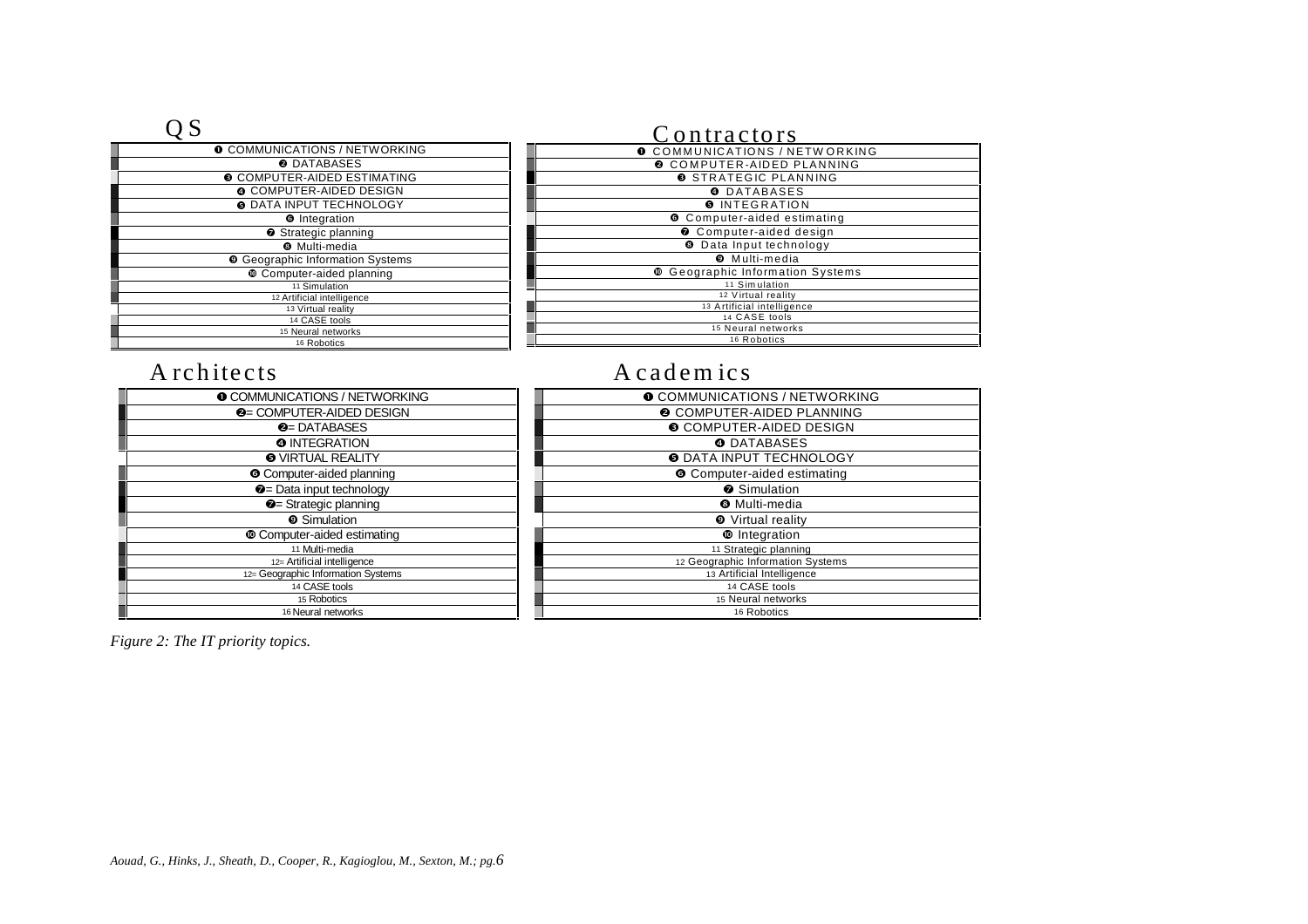It is clearly shown in the previous figure (Fig. 2) that topics such as AI, neural networks, and Simulation are the least important for the progress of construction IT in the next 10 years. This paper argues that most of the aforementioned technologies will be beneficial at some stage of the process.

The IT solutions proposed in this paper have been developed in response to the following needs:

- (1) Lack of process thinking within an IT map;
- (2) Misuse of current IT tools;
- (3) Confusion over linking business and IT strategies;
- (4) Lack of understanding of IT capabilities; and
- (5) The limitations of the current technology.

The IT map presented in this paper has been developed in relation to the process requirements. It is clearly shown that there are two types of IT which can support the process: the generic IT such as EDI, AI, Integrated databases and document management systems which can be used at any phase of the process in order to exchange information and support communication; and the IT specific solution which may be more helpful at a specific phase. For instance, CAD is useful at the design stage whereas computer aided planning is more appropriate at the construction stage.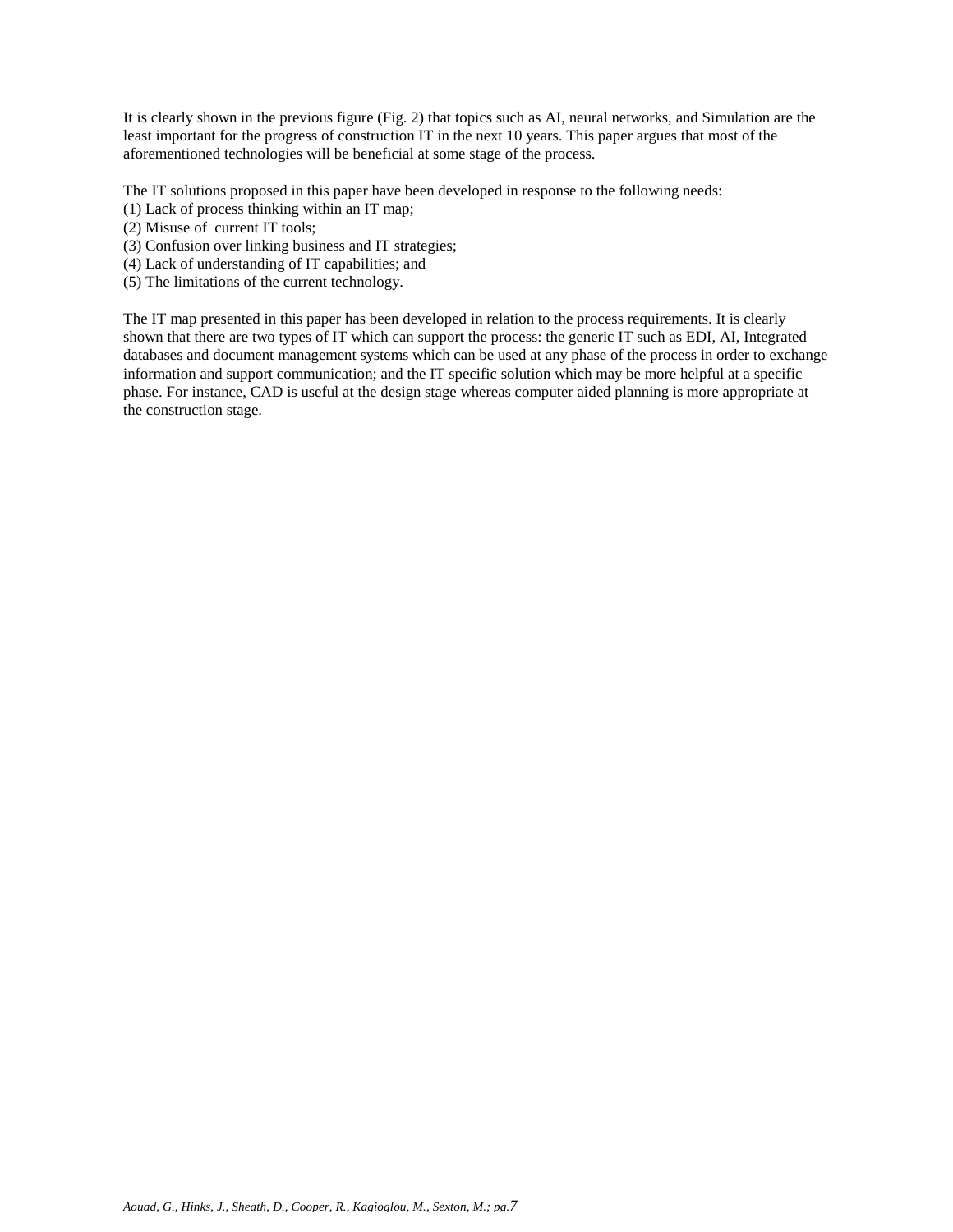GDCPP IT Map (July 1996) Draft

PROCESS *pr otocol* 



*Figure 3: The IT map.*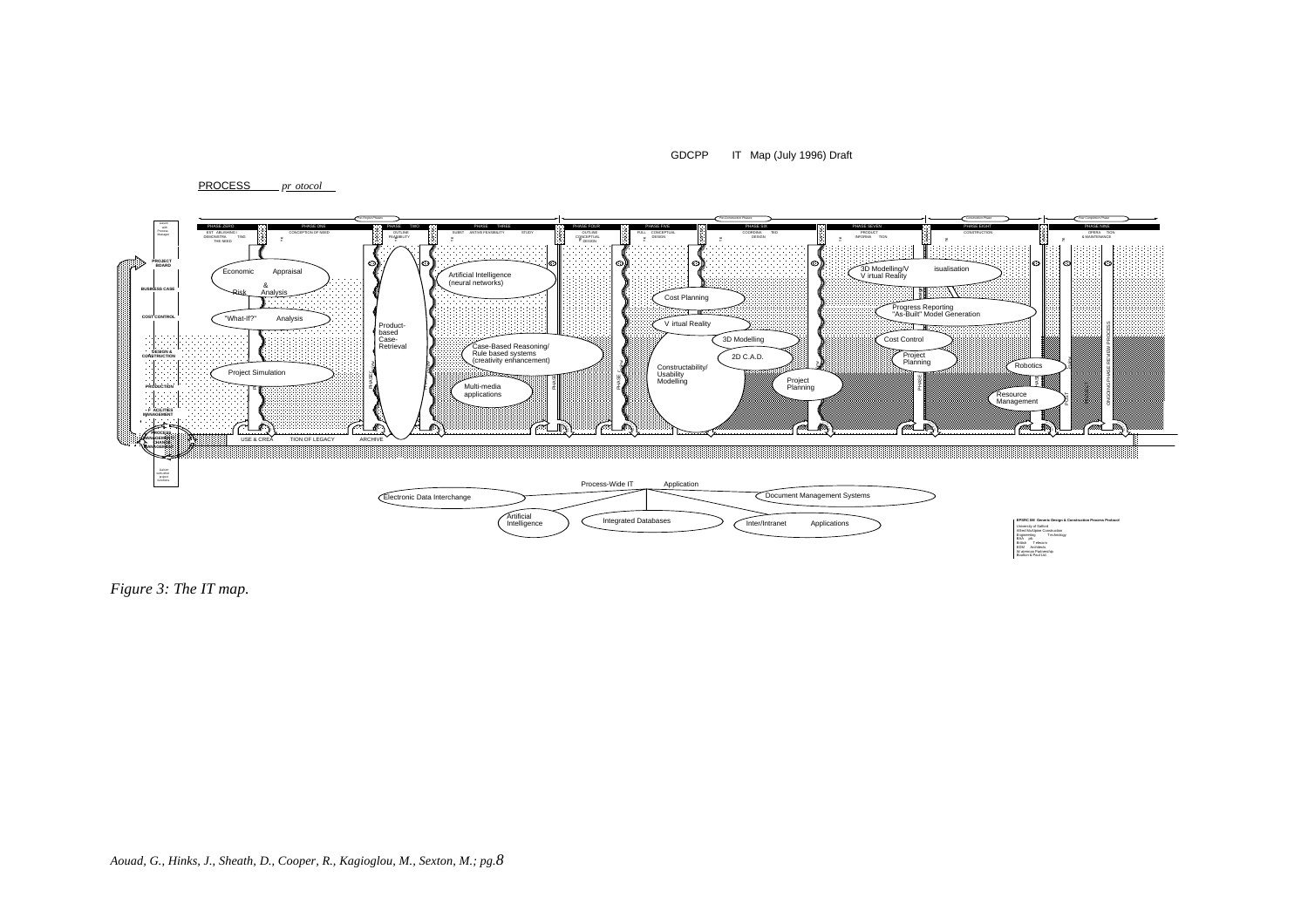The IT map (Fig. 3) includes some of the technologies specified by industry and academia at the initial phase (pre-project phase), where simulation, 'what-if?' and economic appraisal tools are most appropriate. Potential project scenarios could be re-generated from an archived library of previous projects. These could include VR, 3D and other mediums. AI techniques including case-based reasoning, neural networks, fuzzy logic, genetic algorithms and KBS may be appropriate at the initial phase of design where the creativity issue of design plays a major role. CAD, VR and other tools are not able to capture the information required for this phase. The latter of these tools may prove helpful at the detailed design and construction phases. It is clearly shown on the IT map that there are many tools which can be used to support the various phases of the design and construction process. These tools are generic and can be used by any industry. It is the maturity of using an IT tool within an application context which will help the overall process through a technology push.

A large number of IT emerging tools are considered to be research tools. These will need to have a wider acceptance by the industry through the phases of testing, refining, accepting and finally customising. It is the customisation of the technology for a certain application which will form the starting point for the aforementioned technology push of the process. These issues are the subject of another paper being developed by the research team (Hinks et al, 1997)

The IT map presented in this paper supports the widely known themes within the computer integrated sector: visualisation, intelligence, communications and integration. Visualisation supports the simulation of information within the various phases of the process. Technologies which can be used include: VR, CAD and simulation tools. Powell (Powell, 1995) provides a good discussion of the use of VR as a visualisation and rapid prototyping tool. Artificial Intelligence helps in establishing decision support systems which may manage to automate some of the phases of the process. These include: Knowledge-based systems, neural networks, case-based reasoning and information management systems. Major works in this area include in neural networks (Moselhi & Hegazy, 1991; Boussabaine, 1996), in case-based reasoning (Watson & Marir, 1994; Simoff and Maher, 1996), and in KBS (Levitt & Kartam, 1990). Communication assists in a better co-ordination and management of the process. This includes: EDI, communication protocols: e-mail, web applications, and standards such as STEP, IAI (IFC industry foundation classes). Key research in this area includes (Bjork, 1989; Thorpe et al, 1994; Vice, 1996; STEP, 1990; Wix and Storer, 1996; Vanier & Turk, 1994). Finally, integration allows the sharing and exchange of information. This will entail linking the aforementioned technologies through integrated or distributed object oriented databases. Major projects include ICON (Aouad et al, 1994), OSCON (Aouad et al, 1996), SPACE (Alshawi et al, 1996), COMMIT (Rezgui, 1996), IDAC-2 (Powell, 1996), COMBINE (Augenbroe, 1993; Dubois, 1995), ATLAS (Atlas, 1992; Nedreven, 1994), MOB (OTH, 1994), COMBI (Ammerman, 1994), RATAS (Bjork, 1989), IRMA (Luiten, 1993), Fenves (1990), Froese (1994), Howard (1992), Kartam (1994). A good reference for work in this area can be found in Brandon and Betts (1995).

The four broad stages of the ten phases process map described earlier (namely pre-project, pre-construction, construction and post-construction) require different IT tools. As the pre-project phase relates to the question whether there should a decision regarding the acceptance of an idea for a project, it is expected that simulation, both visual and numerical to be a major feature of this stage. VR, 3D, economic appraisal tools are therefore the most appropriate. The key theme of visualisation is a main feature of this stage. In the pre-construction stage, the client needs are developed into a design solution. This requires the use of AI, CAD and VR tools. The key themes of visualisation and intelligence are dominant at this stage. The final stages of construction and operation involve the use of legacy applications such as planning, estimating, etc. The key themes of integration and communication are mainly associated with this stage. It has to be said however, most of the IT tools and themes are generic and can be used and associated with any of the phases or stages of the process map.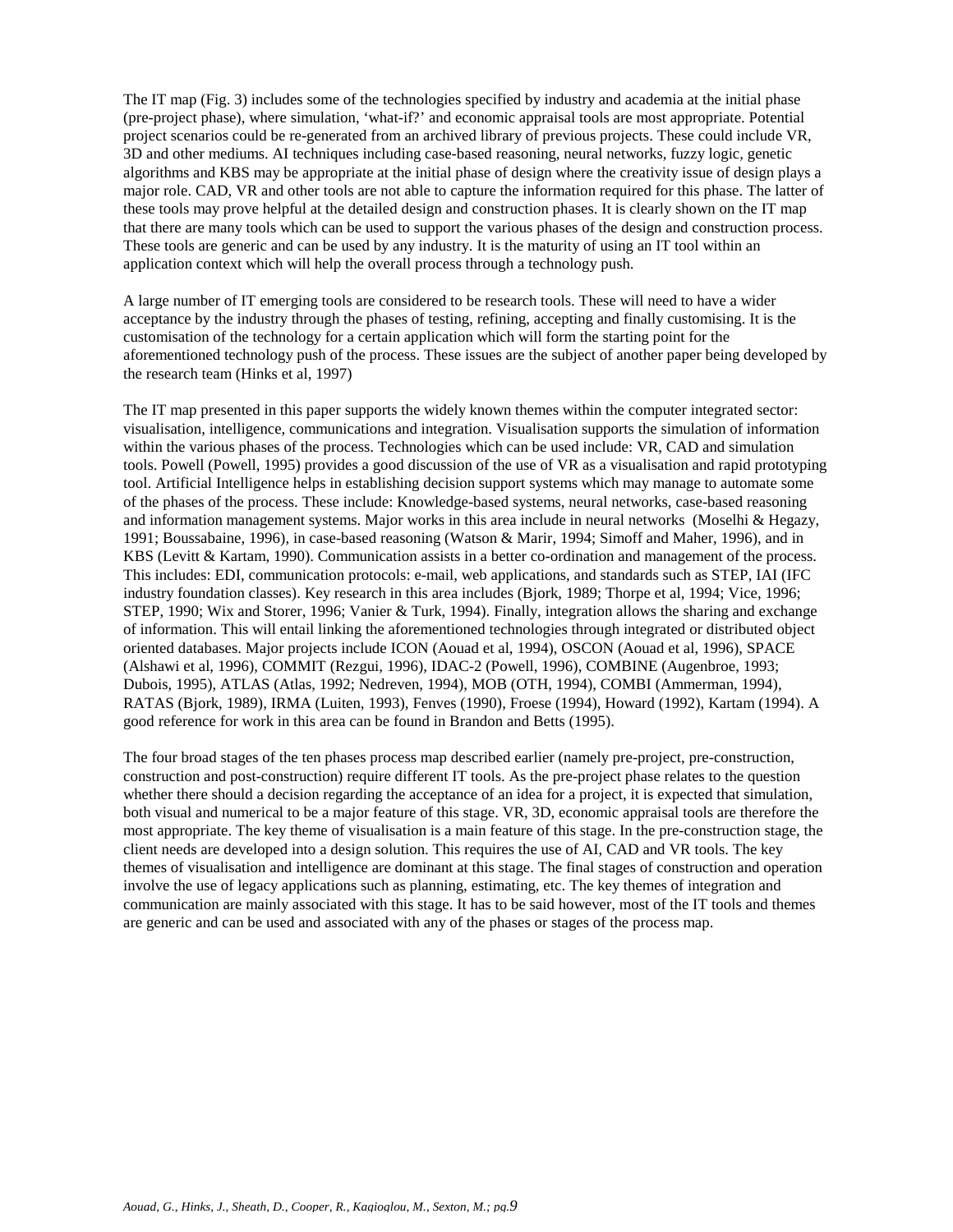

*Figure 4: The IT and process intersection.*

The IT priority topics list and the IT map have helped to identify five types of technologies which will help the process. These technologies are:

- Established used technologies: Office automated tools, computer aided planning, estimating, purchasing, etc.
- Existing technologies with little influence: knowledge base systems, neural networks, case based technologies, etc.
- Emerging technologies still considered as research tools: Virtual reality, 3D Modelling, CASE tools, etc.
- Future technologies: Robotics, automated tools, etc.
- Communication and standards technologies: STEP (Standard for the exchange of product data), IAI (International Alliance for Interoperability), EDI (Electronic Data Interchange), CORBA (Common Object Request Broker Application), VRML (Virtual reality modelling language), and Internet communication protocols.

These technologies when integrated will provide the right mechanism for a technology push of the process. However, it has to be said that the emerging and existing technologies will need to have a wider acceptance by the industry before a major impact on the process is realised. This will ultimately result in an improved interface process which will take advantage of the technology and the new ways of performing businesses. The overall picture of this scenario is shown diagrammatically in Fig. 4. It is predicted that this will happen in the next ten years (Aouad et al, 1997). Some indication on the type of applications which can be integrated and managed is shown below. The diagram is produced from the OSCON object oriented project database.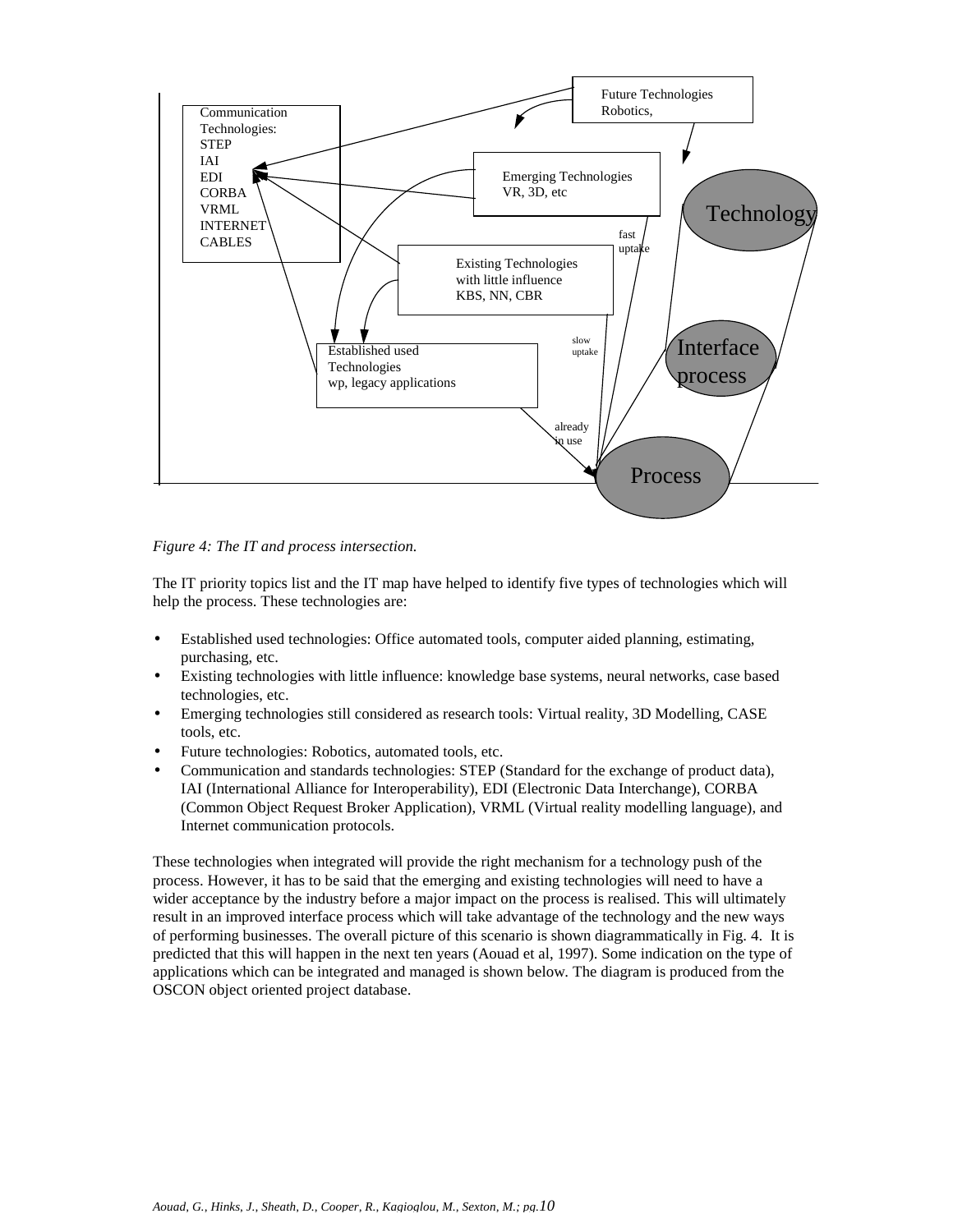

*Figure 5: a snapshot of an integrated environment.*

To conclude, the IT map will serve as a catalyst for the process and shouldn't be looked at as the main driver. The process is driven by needs and requirements and the technology can help in meeting these by providing the right mechanism for visualising, managing, communicating and integrating information which will result in a more consistent and improved process.

## **4. CONCLUSION.**

This paper has introduced an IT map which can be looked at as a support tool for a generic design and construction process protocol. This IT map builds upon the results of a recent survey conducted in the UK regarding construction IT priority topics. It is concluded that an IT map should support the key themes of visualisation, intelligence, communication and integration which are vital for a process to survive. The generic and specific IT tools have also been discussed. The work presented here is still at the very early development stage. This map should however be used as a stimulator for ideas regarding developing IT solutions for the re-engineered design and construction processes. The technology is still developing, but a stage will be reached where the technology push will result in a consistent and coordinated process. This can only be tested by the industry which is the next stage of this research.

### **5. ACKNOWLEDGEMENTS**

The authors would like to acknowledge the support of the following industrialists involved in this project:

• Alfred McAlpine (Special Projects) Ltd.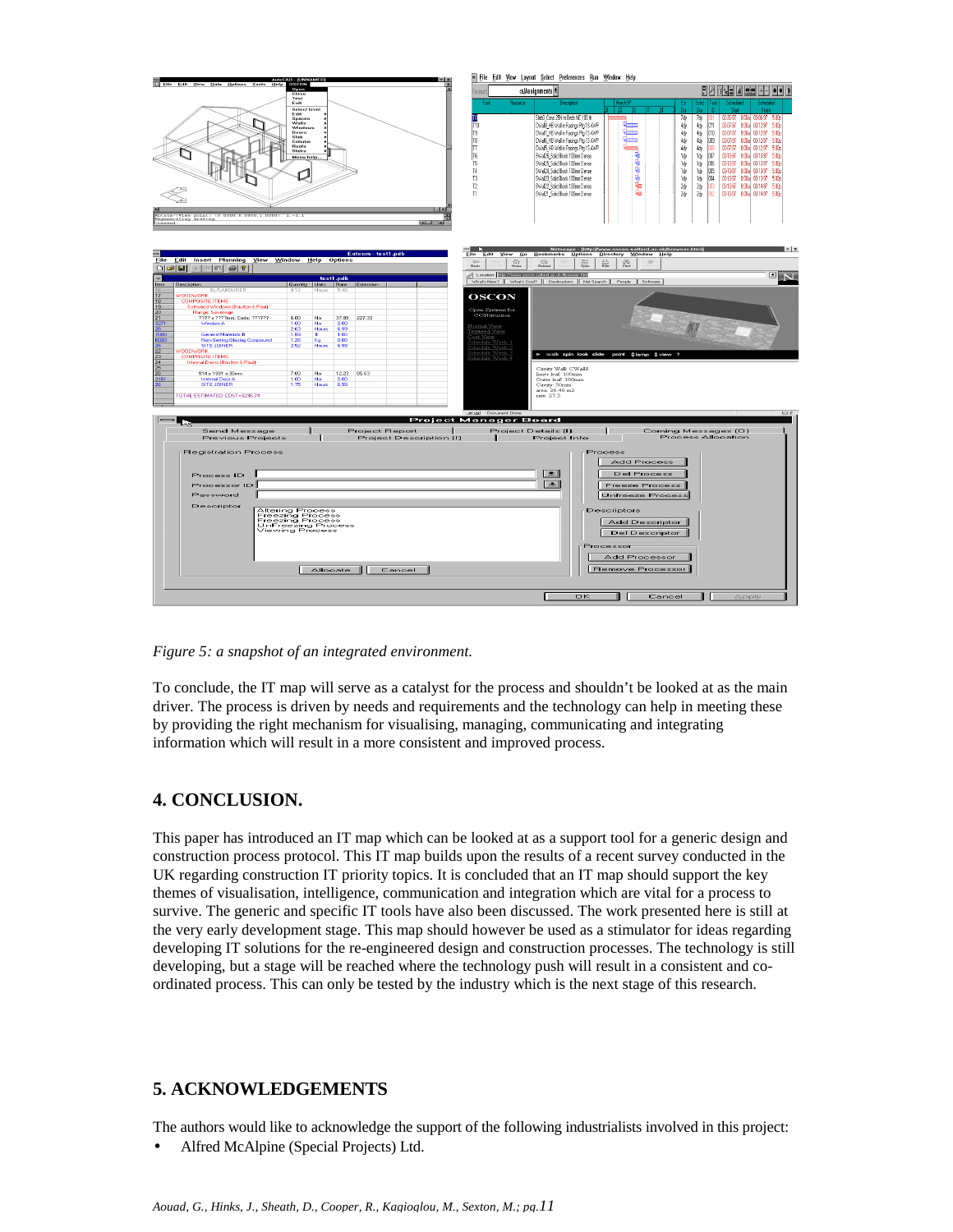- BAA plc
- Engineering Technology
- BT
- Waterman Partnership
- EDM Architects
- Boulton & Paul Ltd.

This research is funded by the EPSRC through the Innovative Manufacturing Initiative.

### **6. REFERENCES.**

Alshawi M. (1996) *SPACE: integrated environment*. Internal Paper, University of Salford, July 1996.

Aouad G., Marir F., Child T., Brandon P. and Kawooya A. (1997) "Construction Integrated Databases-Linking design, planning and estimating, The OSCON approach."; Accepted by the *International Conference on the Rehabilitation and Development of Civil Engineering Infrastructures.* American University of Beirut, June 1997.

Aouad G., Betts M., Brandon P., Brown F., Child T., Cooper G., Ford S., Kirkham J., Oxman R., Sarshar M. and Young B. (1994) *Integrated databases for design and construction: Final Report*. University of Salford (Internal report), July 1994.

Aouad, G, Alshawi, M and Bee, S. (1997) "Priority topics for construction IT research."; *The International Journal of Construction IT*, Winter 1997.

Ammermann, E , Junge, R , Katranuschkov, P and Scherer, R J (1994) *Concept of an Object-Oriented Product Model for Building Design*; Technische Universität, Dresden.

ATLAS (1992) *Architecture, Methodology and Tools for Computer Integrated Large Scale Engineering - ESPRIT Project 7280*, Technical Annex Part 1, General Project Overview (1992).

Augenbroe, G (1993) *COMBINE, Final Report*. Delft University

Bjork.B.C and Wix.J. (1991) *An introduction to STEP*. VTT and Wix McLelland Ltd. 1991.

Bjork, B.C. (1989) "Basic structure of a proposed building product model"; *Computer Aided Design*, vol. 21 number 2, March 1989. pp 71-78.

British Airports Authority (1994) *The Project Process*; BAA plc., London.

Betts, M. (1992) *Information Technology Planning Frameworks for Computer Integrated Construction*, Construction Economics Research Unit, School of Building and Estate Management, National University of Singapore.

Boussabaine, A.H. (1996) "Neural networks in construction management: a review." *Construction Management and Economics*. 1996 (In print).

Brandon, P.S. (1993), *Intelligence and Integration - Agenda for the next decade*, Department of Surveying, University of Salford.

Brandon, P and Betts, M. (1995) *Integrated Construction Information*. E & FN Spon*,* London.

Cooper, R. (1994). "Perspective third generation new product processes*." The Journal of Production Innovation and Management*, 1994, issue 11, pp 3-14.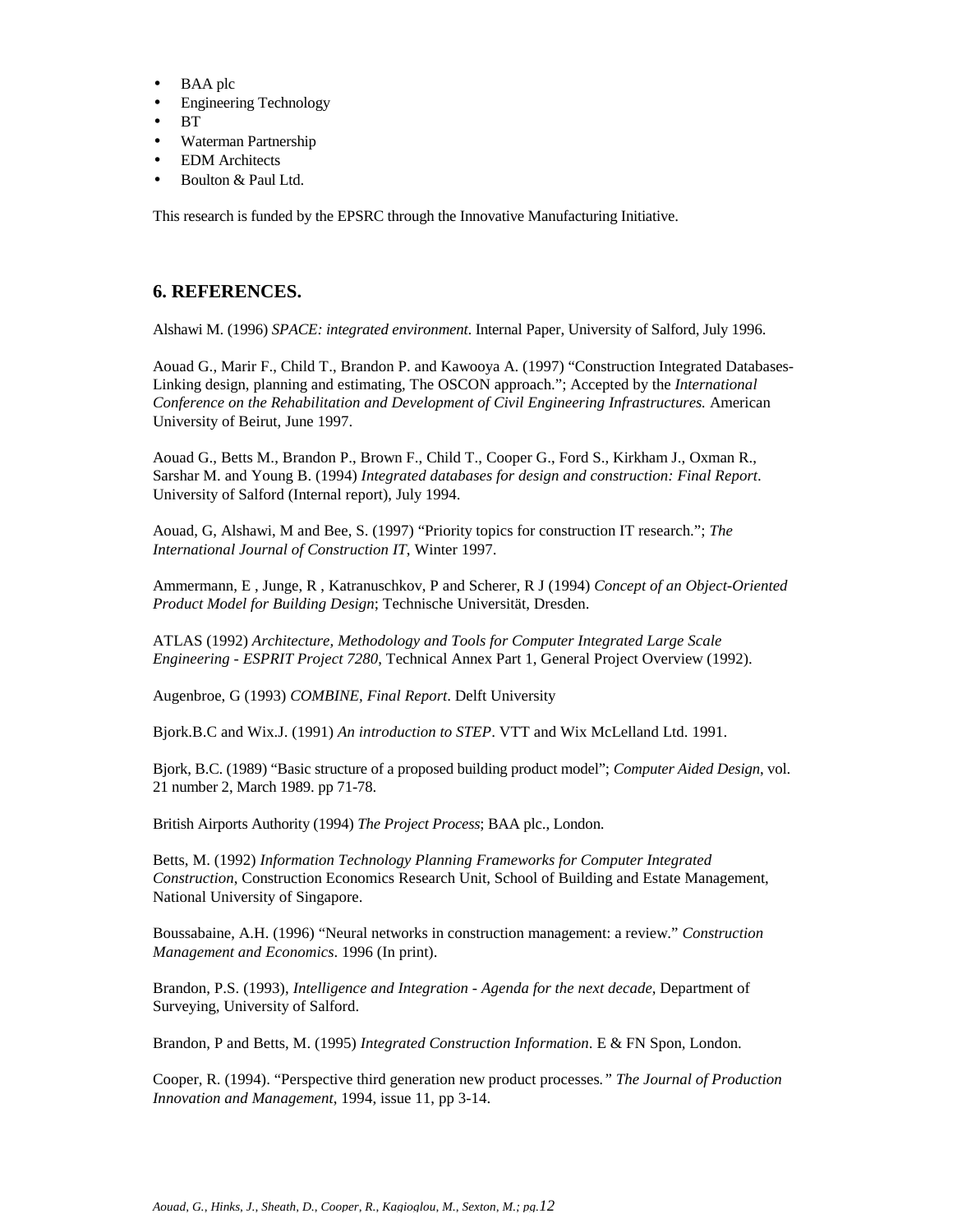Dubois. A.M. et al., (1995) "Conceptual Modelling Approaches in the COMBINE project."; presented in the *COMBINE seminar*, Dublin (1995).

Eastman. C. (1992) "A data model analysis of modularity and extendibility in building databases"; *Building and Environment*, vol 27, No 2, April 1992, pp. 135-148.

Fenves. S. J. et al, (1990) "Integrated software environment for building design and construction.", Carnegie Mellon University. *Computer-aided design*, volume 22 number 1, Jan/Feb 1990, Butterworth & Co (Publishers) Ltd.

Froese T. and Paulson B., (1994) "OPIS: An object model-based project information system", *Microcomputers in Civil Engineering*, 9 (1994), pp 13-28.

Gause, D.C and Weinbery, G.M. (1989) *Exploring requirements: quality before domain*. NY Denset House Publishers, New York, 1989.

Hinks. J et al. (1997) "IT and process maturity", in preparation; 1997

Howard. H.C. (1992) "Linking design data with knowledge-based construction systems.", *CIFE Spring Symposium*, March 1992. pp 1-24.

Ibbs, W. (1986) "Future Directions for Computerised Construction Research.", *Journal of Construction Engineering*, Vol. 112, No. 3, September 1986.

IT2005 (1995), *Building on IT2005*, CICA, Cambridge.

KPMG & CICA (1993) *Building on IT for quality*; London.

Kartam, N. (1994) "ISICAD: interactive system for integrating CAD and computer-based construction systems", *Microcomputers in Civil Engineering*, 9 (1994), pp 41-51.

Levitt, R.E. and Kartam, N.A. (1990) "Expert systems in construction engineering and management: state of the art.", *The Knowledge Engineering Review,* Vol. 5(2), pp 97-125.

Love, P. (1996) "Enablers of process re-engineering.", *proceedings of InCIT '96*, pp 77-83, Sydney, Australia, 1996.

Luiten, B et al. (1993) "An Information Reference Model for Architecture, Engineering and Construction."; in (Mathur, K.; Betts, M.; Tham, K. eds.) *Management of Information Technology for Construction*, World Scientific & Global Publication Services, Singapore 1993, pp. 391-406

MOB (1994) *Rapport Final, Modeles Objet Batiment, Appel d'offres du Plan Construction et Architecture*, Programme Communication/Construction, (11).

Moselhi, O, Hegazy.T and Fazio.P. (1991) "Neural networks in construction.", *Journal of Construction, Engineering and Management*, 117(4), pp 606-625, 1991.

Miyatake, Y. and Kangari, R. (1993), "Experiencing Computer Integrated Construction.", *Journal of Construction, Engineering and Management*, Vol. 119, No. 2, June 1993.

Nam, C.H. and Tatum, C.B. (1992) "Strategies for technology push: Lessons from construction innovations.", *Journal of Construction, Engineering and Management*, Vol. 118, No. 3, September 1992.

O' Brien, M.J. (1991) *Strategic implications of I.T. for the construction industry*, Internal report, Department of Computer Science, University of Nottingham.

Oliver, S. (1994), *Identifying the future of Information Technologies within the Changing Trends of the Architectural Profession*, Department of Surveying, University of Salford.